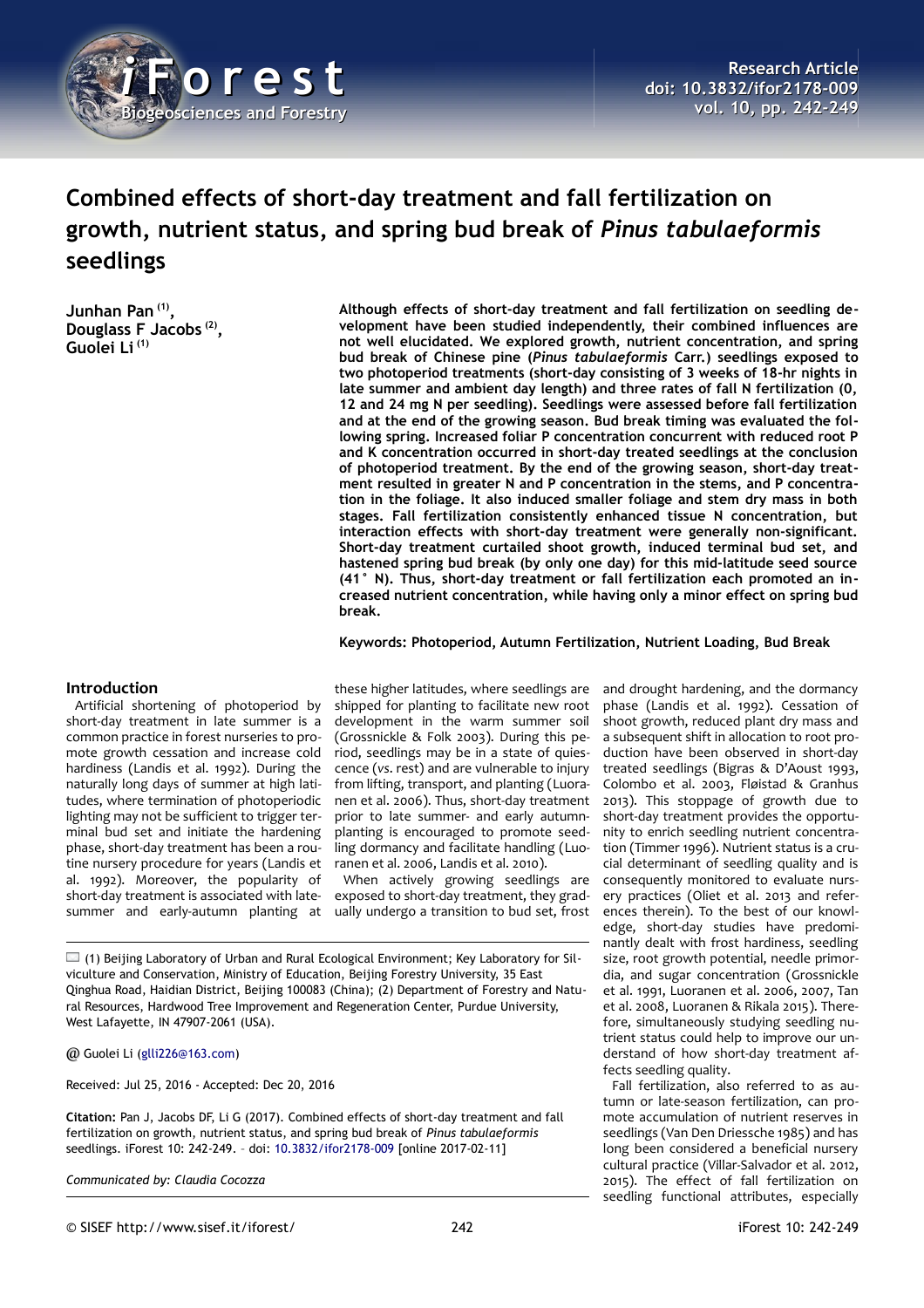nutrient reserves, is dependent on nitrogen (N) source (Van Den Driessche 1985), rate (Islam et al. 2009, Andivia et al. 2011), timing (Oliet et al. 2011), application method (Boivin et al. 2004), and nutrient status prior to fall fertilization (Li et al. 2014). If short-day treated seedlings were kept in the nursery and fertilized during fall instead of being shipped to the field for summer planting, than this may further alter their morphological and physiological attributes. So far the combined effects of short-day treatment and fall fertilization on seedling quality remain unknown despite the adoption of both these treatments in many nurseries (Boivin et al. 2004, Luoranen & Rikala 2011, Zhu et al. 2013).

The speed of spring bud break is considered an indicator of seedling dormancy and vigor (Lavender 1985). Late-spring frosts that coincide with the sensitive phases of spring bud break may cause damage and therefore spring bud break has been studied intensively (Landis et al. 1992). However, it is unknown whether short-day treatment and fall fertilization combined accelerate spring bud break, although they have been proven to do so individually (Benzian et al. 1974, Fløistad & Granhus 2010).

Relative to consistent use at high latitudes ( $> 45^\circ$  N), short-day treatment is sometimes implemented by growers in mid-latitudes (Landis et al. 1992), where night length is relatively long and does not vary as much between summer and winter (Kostopoulou et al. 2011). However, studies conducted in mid-latitudes (30°-45° N) have proven that short-day treatments effectively altered seedling size and root growth capacity of transplants (Jacobs et al. 2008, Kostopoulou et al. 2011). These findings indicate that short-day cultural practices can also manipulate the quality of mid-latitude tree species.

Chinese pine (*Pinus tabulaeformis* Carr.) is a mid-latitude evergreen coniferous species and is the most widely distributed conifer in northern China  $(31^{\circ}$  00' -  $43^{\circ}$  33' N,  $103°$  20' - 124° 45' E), with a range of average temperature from -19 to 5 °C in January and from 13 to 25 °C in July (Xu et al. 1981). Studies show that Chinese pine can be vulnerable to spring frost damage during bud break (Yang 1990, Zhang 2015). This implies that early spring bud break could increase this risk, and it is important to assess the impact of nursery practice on spring bud break. In the present paper, Chinese pine container seedlings were exposed to shortday treatment and then supplemental fertilization during hardening. We aimed to: (1) examine whether there would be differences in nutrient status between natural day and short-day treated seedlings at the termination of photoperiod treatment; (2) explore the effect of combined short-day treatment and fall fertilization on seedling size and nutrient status at the end of the growing season; (3) investigate whether combining short-day treatment and fall fertilization would accelerate spring bud break.

### **Materials and methods**

### *Seedling material*

On 15 April 2013 (week 1), seeds from a regional seed orchard (National Seed Orchard for Chinese Pine, Qigou Forest Farm,  $41^{\circ}$  00' N and 118 $^{\circ}$  27' E, 526 m a.s.l.) were sown into hard plastic cells (SC10 Super, cell volume 164 ml, cell depth 21 cm – Ray Leach "Cone-tainers"TM, Stuewe & Sons, Inc., Oregon, USA) filled with a 3:1 (v:v) mix of peat:perlite medium. Ninetyeight cells were incorporated into a tray (Ray Leach "Cone-tainers"TM RL98, Ray Leach "Cone-tainers"<sup>M</sup>, Stuewe & Sons, Inc., Oregon, USA – 30 trays and 2940 seedlings in total). The trays were then placed on raised benches of a polyethylene-covered, ventilated greenhouse under natural photoperiod greenhouse at the Chinese Academy of Forestry Sciences in Beijing (40° 40′ N, 116° 14′ E). From 29 April to 15 July (weeks 3-14), each seedling was fertilized weekly, resulting in a total of 12 applications. N was supplied as  $NH_4NO_3$ (Shanghai Research Institute of Chemical Industry); phosphorus (P) and potassium (K) were supplied as  $KH<sub>2</sub>PO<sub>4</sub>$  (Guangdong Guanghua Sci-Tech Co., Ltd. China); and chelated micronutrients as disodium ethylenediamine tetraacetic acid (EDTA, Xilong Chemical Co., China) and diethylene triamine pentaacetic acid (DTPA, Jinke Fine Chemical Institute, Tianjin). Accumulated supplementary fertilizers were 80 mg N, 26 mg P, 33 mg K, 3 mg EDTA, and 0.9 mg DTPA seedling<sup>1</sup>. P, K, EDTA and DTPA were evenly split into 12 equal amounts and applied weekly. N was delivered following exponential functions (Ingestad & Lund 1986 as modified by Timmer & Aidelbaum 1996) according to eqn. 1:

$$
N_{T} = N_{s}(e^{rt}-1)
$$

where *r* (0.357) was the relative addition rate required to increase *N*s (initial N content in seed) to final N content  $(N_T + N_S)$ , and  $N<sub>T</sub>$  (80 mg) was the desired amount to be added over the number of fertilizer applications ( $t = 12$ ).  $N_s$  was determined to be 1.12 mg seed<sup>-1</sup> from five replicates each comprising 15 seeds at sowing. The quantity of N to be applied on a specific week (*N*t) between 29 April and 15 July was calculated using eqn. 2:

$$
N_t = N_s(e^{rt} - 1) - N_{t-1}
$$

where  $N_{t-1}$  is the cumulative amount of N added up to and including the previous application.

Each week the desired amounts of N, in addition to P, K, EDTA, and DTPA, were dissolved in water to ensure that 20 ml of solution, applied manually to each seedling, delivered the target amount of nutrients. Seedlings were rinsed after each

application to avoid foliar fertilizer burn. Seedlings were watered to field capacity, approximately twice each week (State Forestry Administration 2013). From sowing (15 April) to the conclusion of fertilization (15 July), ambient temperature in the greenhouse averaged 25/18 °C (day/night) as measured at 15-min intervals with a JL-18 Series thermometer (Huayan Instrument and Equipment Co., Shanghai, China). Natural night length in the greenhouse was 10 h 42 min on 15 April and 9 h 17 min on 15 July, calculated from geometric sunset to geometric sunrise.

### *Photoperiod treatment and fall fertilization*

Short-day treatment was initiated on 22 July (week 15), when seedling height and root collar diameter (RCD) were 9.4 ± 0.28 cm and  $1.80 \pm 0.04$  mm, respectively (means  $\pm$  SE, n = 50). Half of the actively growing seedlings (15 trays, 1470 seedlings) were covered under a blackout frame made of iron tubes, in which short-day treatment was provided by extending the night length to 18 h (from 2 pm to  $\overline{8}$  am, reported for mid-latitude tree species – Kostopoulou et al. 2011) using a blackout curtain. On 11 August (week 17), the frame was removed after seedlings had received the 3-week short-day treatment. The remaining seedlings (15 trays, 1470 seedlings) continued to be exposed to natural day length. During the 3-week treatment period, all seedlings were irrigated as above, with fertilizer withheld to hasten bud set. For the natural day treated seedlings, bud set (the formation of bud scales at the apical shoot meristem) began on 28 July, with all seedlings not achieving bud set until 31 August. All the short-day treated seedlings had set terminal buds on 8 August (18 days from the initiation of short-day treatment). Fifteen trays from each photoperiod treatment were randomly allocated to the three fall fertilization treatments of 0, 12 and 24 mg N per seedling (henceforth referred to as 0F, 12F, and 24F) between 2 September and 7 October (weeks 21-26). The 30 trays were arranged in a completely randomized design with five trays each of six combinations of 2 photoperiod treatment  $\times$  3 fall fertilization in a complete 2 × 3 factorial design. Except for N, each seedling received the same amounts of P, K and chelated micronutrients, evenly split, for a total of six applications between 2 September and 7 October. Cumulative supplementary P, K, EDTA and DTPA were 13, 16.5, 1.5 and 0.45 mg, respectively.

At the conclusion of fall fertilization, seedlings were moved outdoors from the greenhouse to hasten hardening. On 22 November, seedlings were placed under white plastic sheeting and stored outdoor for the winter. Environmental parameters during various phases of seedling culture are shown in [Tab. 1.](#page-2-0)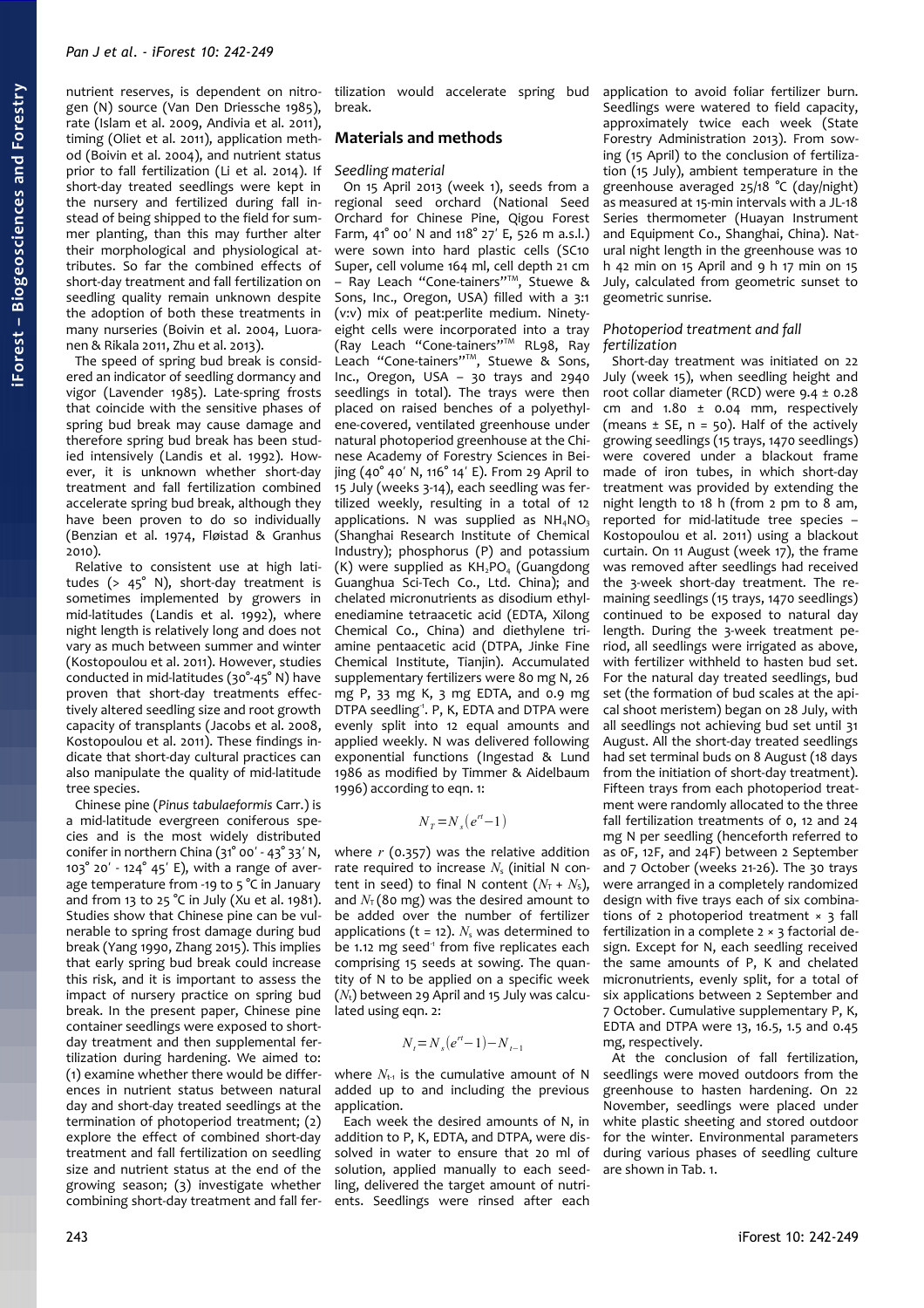### *Combined effects of short-day treatment and fall fertilization*

### *Measurements*

Prior to fall fertilization (1 September; week 20), five seedlings were randomly sampled from each tray (75 seedlings per photoperiod treatment; 150 seedlings in total) to evaluate growth response to photoperiod. After roots were gently washed free of growing medium, seedlings were measured for height and RCD. Seedlings were then separated into needles, stems, and roots and oven-dried at 65 °C for 48 h to determine dry mass. Then, within each tray, each tissue fraction of the five seedlings was subsequently combined to a composite sample, ground, sieved through a 0.25 mm screen, and wet-digested using the  $H_2SO_4$ - $H_2O_2$  method. A standard Kjeldahl digestion with water distillation was used to measure total N by a distillation unit (UDK-152® , VelpScientifica, USA). Phosphorus concentration was determined with a UV-visible spectrophotometer (Agilent 8453®, Germany) and K concentration was determined with atomic emission spectrophotometry (VARIN AA 220® , Elemental Spectroscopy, USA).

On 18 November (week 32), five seedlings from each tray (each photoperiod/fertilization combination replicate) were measured for height, RCD, dry mass, and the concentration of total N, P, and K. Nutrient uptake and morphological growth were defined as the difference observed prior to fall fertilization and after fall fertilization (at the end of the growing season). For morphological attributes, mean values from the same tray were used despite individual seedling being measured.

### *Bud break test*

On 8 March 2014, six seedlings from each photoperiod/fertilization combination and replication (180 seedlings in total) were transplanted into sand-filled plastic pots (2.6 L, 30 cm depth) in the greenhouse under natural photoperiod. Heating resulted in ambient temperatures averaging 22/20°C (day/night). Soil moisture was kept optimal by irrigating pots with tap water every second day.

Spring bud break was assessed daily. Based on nine categories defined in the study on *Picea abies* (L.) Karst. seedlings (Fløistad 2002), bud status of Chinese pine seedlings was divided into four categories:  $1 =$  dormant buds;  $2 =$  buds swollen, bud scales still covering the new needles;  $3 =$ bud scales diverging, no elongation of needles; 4 = needles elongating and spreading. Chinese pine seedlings that reached stage

<span id="page-2-0"></span>**Tab. 1** - Environmental parameters in the greenhouse for the culture of *Pinus tabulaeformis* seedlings.

| Date          | Weeks after<br>sowing | <b>Nursery</b><br>practice | Natural night<br>length | Ambient<br>temperature<br>(°C, day/night) |
|---------------|-----------------------|----------------------------|-------------------------|-------------------------------------------|
| Jul 22-Aug 11 | $15 - 17$             | SD treatment               | 9 h 45 min              | 27/24                                     |
| Aug 12-Sep 1  | $18 - 20$             | $\overline{\phantom{0}}$   | 10 h 31 min             | 25/22                                     |
| Sep 2-Oct 7   | $21 - 26$             | <b>Fall fertilization</b>  | 11 h 42 min             | 23/19                                     |
| Oct 7-Nov 24  | 26-32                 | Outdoor storage            | 13 h 26 min             | 8/6                                       |

3 were defined as having broken bud. To calculate the number of days to spring bud break, logistic regressions were developed to predict the proportion of seedlings that had reached spring bud break with number of forcing days as the independent variable. Separate regressions were estimated for each combination of photoperiod treatment and fall fertilization based on trays (replicates), and days to 50% and 95% spring bud break were obtained by interpolation.

### *Statistical analysis*

We performed two statistical analyses using SPSS® ver. 16.0 (IBM, Chicago, Illinois, USA). Prior to fall fertilization (1 September), a *t-*test was used to evaluate effects of photoperiod treatment on morphological and nutritional attributes. A two-way ANOVA was used to analyze effects of photoperiod treatment, fall fertilization, and their interactions on morphological growth and nutrient uptake prior to fall fertilization through the end of the growing season (from 1 September to 18 November), nutrient concentration at the end of growing season (18 November), and the mean number of days to 50 % and 95 % spring bud break for a  $2 \times 3$  factorial, completely randomized design. Separation of means for morphological and nutritional responses were ranked according to Duncan's test at  $\alpha$  = 0.05. The "Explore" function of SPSS was used to examine data prior to the *t*test and ANOVA to ensure normality and variance homogeneity requirements and no transformations were necessary. Nutrient concentration and frequencies in spring bud break were arc-sine transformed to normalize data.

## **Results**

### *Morphological and nutritional attributes after photoperiod treatment*

ment showed significant reductions in height, RCD, and dry mass of needles and stems at the end of photoperiod treatment compared with those grown under natural day length [\(Tab. 2\)](#page-2-1). There was no significant difference, however, in root dry mass between short-day and natural day treated seedlings, resulting in an increased root/ shoot ratio for short-day treated seedlings [\(Tab. 2\)](#page-2-1). Short-day treatment enhanced P concentration in needles [\(Fig. 1\)](#page-3-0) and a significant decline in K concentration in needles and roots.

### *Morphological and nutritional changes during hardening*

The interaction of photoperiod treatment and fall fertilization did not significantly affect growth increments in height (*p* = 0.813), RCD (*p* = 0.498), and tissue dry mass (*p* = 0.078-0.767) from the initiation of fall fertilization to the end of the growing season. For main effects, both photoperiod treatment (*p =* 0.002) and fall fertilization (*p =* 0.020) led to significant differences in height growth increment. Height growth increments in natural day and short-day treatment were 0.1 and 0.9 cm, respectively, during the period. Height growth increments were 0.2, 0.3, and 1.0 cm for 0F, 12F, and 24F, respectively. Height growth increment of 24F was greater than 0F and 12F, although there was no difference between 0F and 12F. Average RCD growth increment was 0.62 mm and did not differ by photoperiod treatment or fall fertilization (*p* = 0.125- 0.980). Accumulated dry mass in needles, stems, and roots were 0.173, 0.106, and 0.341 g, respectively; and dry mass of these tissues increased during hardening by 47 %, 99 %, and 325 %, respectively, though these parameters were not influenced by photoperiod treatment or fall fertilization.

Photoperiod treatment and fall fertilization did not interact significantly to affect tissue nutrient uptake from the initiation of

<span id="page-2-1"></span>**Tab. 2** - Morphological characteristics (mean ± SE, n=75) and *t-*test *P* values of *Pinus tabulaeformis* seedlings under photoperiod manipulation (PT) of natural day length (ND) and short-day treatment (SD) after photoperiod treatment.

Seedlings exposed to short-day treat-

| PТ        | Height         | <b>RCD</b>      |                   | Dry mass (g)      |                   |                 |
|-----------|----------------|-----------------|-------------------|-------------------|-------------------|-----------------|
|           | (cm)           | (mm)            | <b>Needles</b>    | <b>Stems</b>      | <b>Roots</b>      | Root/Shoot      |
| <b>ND</b> | $12.6 \pm 0.8$ | $1.96 \pm 0.06$ | $0.421 \pm 0.034$ | $0.124 \pm 0.011$ | $0.113 \pm 0.011$ | $0.21 \pm 0.01$ |
| SD        | $10.1 \pm 0.5$ | $1.79 \pm 0.05$ | $0.315 \pm 0.023$ | $0.0904 + 0.008$  | $0.0966 + 0.008$  | $0.24 \pm 0.01$ |
| P value   | 0.007          | 0.027           | 0.015             | 0.018             | 0.216             | 0.025           |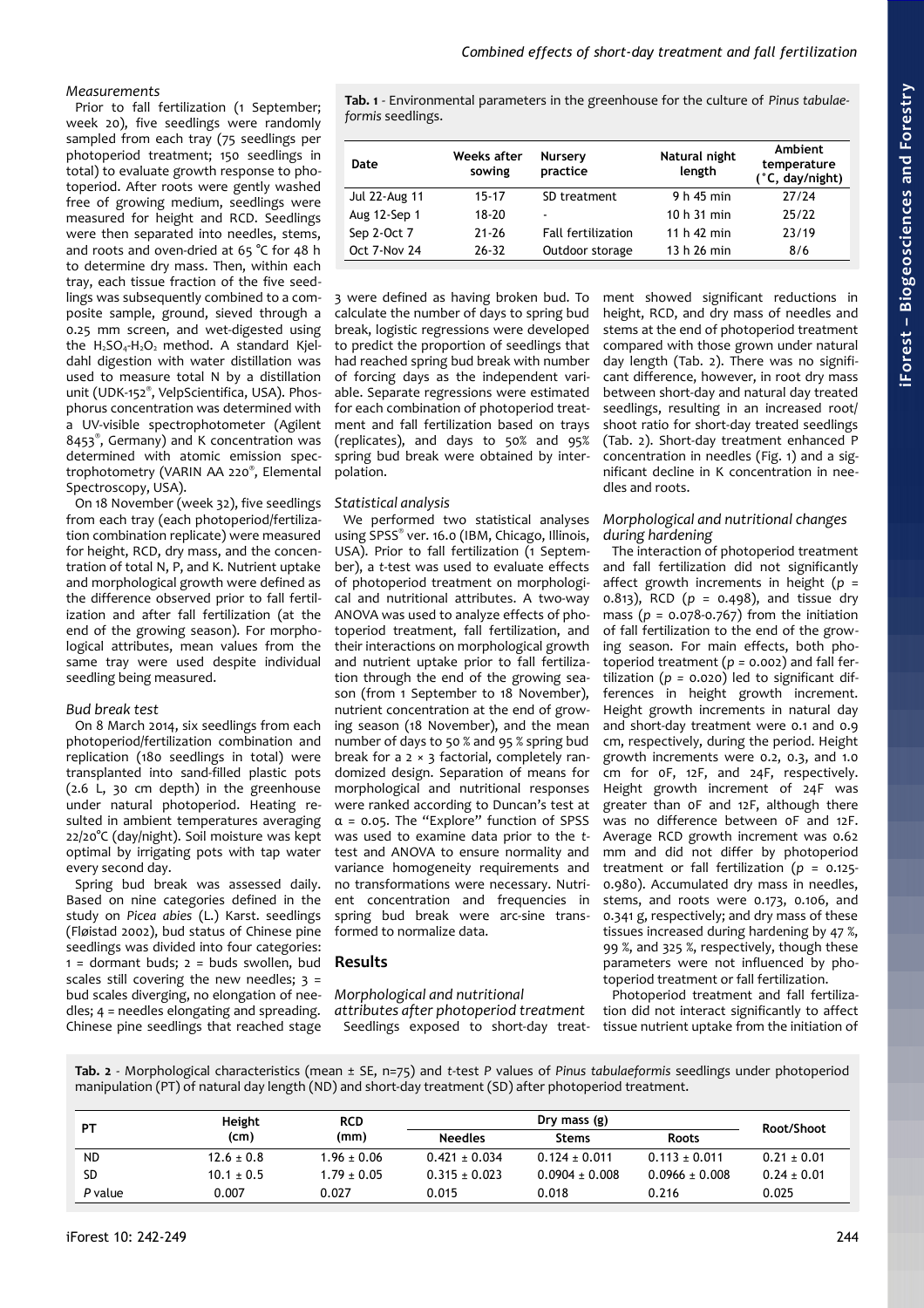<span id="page-3-0"></span>**Fig. 1** - Nitrogen (N), phospho rus (P) and potassium (K) con centration (mean ± SE, n=15) in tissues of *Pinus tabulaeformis* seedlings under photoperiod treatment (PT) of natural day length (ND) and short-day treat ment (SD) after photoperiod treatment. P values are from a *t-*test with α = 0.05.





fall fertilization to the end of the growing season ( *p* = 0.147-0.704). Short-day treat ment did not enhance N uptake in any tis sues compared with the natural day length but did significantly increase P uptake in stems and roots, as well as stem K uptake [\(Fig. 2\)](#page-3-1). Tissue N uptake consistently increased with increasing fall-applied N rates. Although all seedlings received the same amounts of P and K fertilizers during fall, seedlings with fall-applied N exhibited in creased uptake in P and K compared to those without fall-applied N, particularly for P in needles and roots, and K in needles and stems.

### *Morphological and nutritional attributes at the end of the growing season*

At the end of the growing season, pho toperiod treatment and fall fertilization did not interact significantly to affect tissue dry mass ( *p* = 0.080 - 0.739) or nutrient concentration ( *p* = 0.071 - 0.847). Short-day treated seedlings had less dry mass in nee dles and stems, while fall fertilization rates, applied across the trial, did not affect seedling dry mass [\(Fig. 3\)](#page-4-1). Dry mass and nutrient concentration in roots was not influenced by photoperiod treatment [\(Fig.](#page-4-1) [3](#page-4-1) and [Fig. 4\)](#page-4-0). Short-day treated seedlings exhibited greater N concentrations in stems, and P concentrations in needles and stems [\(Fig. 4\)](#page-4-0). Tissue N concentration con sistently increased with increasing rates of applied N. Although all seedlings received

<span id="page-3-1"></span>**Fig. 2** - Nitrogen (N), phosphorus (P), and potassium (K) content (mean ± SE) incre ments prior to fall fertilization through the end of the growing season in tissues of *Pinus tabulaeformis* seedlings treated by photoperiod treatment (ND: natural day length; SD: short-day; n=15; left) and nurs ery fall fertilization (0F, 12F, 24F: 0, 12, and 24 mg N/seedlings, respectively; n=10; right). Different letters above the bars within tissues indicate statistically signifi cant differences according to Duncan's test at the 5% level. *P* values from the ANOVA for main effects of photoperiod treatment and fall fertilization were provided due to lack of significant interactions.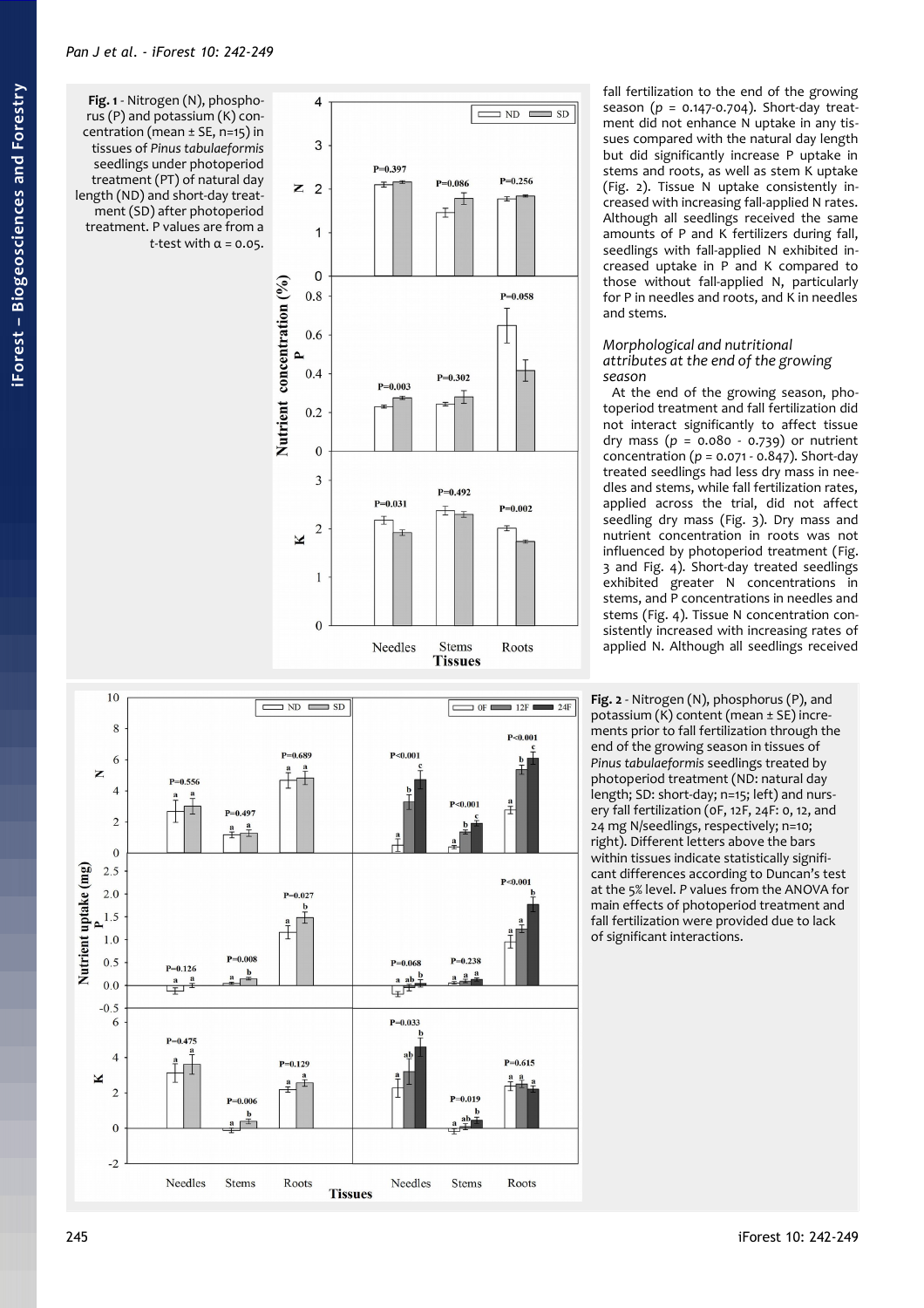# *Combined effects of short-day treatment and fall fertilization*



<span id="page-4-1"></span>**Fig. 3** - Tissue dry mass of *Pinus tabulaeformis* seedlings in relation to photoperiod treatment (ND: natural day length; SD: short-day; n=15; left) and nursery fall fertilization (0F, 12F, 24F: 0, 12, and 24 mg N/seedlings, respectively; n=10; right) at the end of the growing season. Different letters above the bars within tissues indicate statistically significant differences according to Duncan's test at the 5 % level. *P* values from the ANOVA for main effects of photoperiod treatment and fall fertilization were provided due to lack of significant interactions.

<span id="page-4-0"></span>**Fig. 4** - Total nitrogen (N), phosphorus (P), and potassium (K) concentration (mean ± SE) in tissues of *Pinus tabulaeformis* container seedling in relation to photoperiod treatment (ND: natural day length; SD: short-day; n=15; left) and nursery fall fertilization (0F, 12F, 24F: 0, 12, and 24 mg N/seedlings, respectively; n=10; right) at the end of the growing season. Different letters above the bars within tissues indicate statistically significant differences according to Duncan's test at the 5% level. *P* values from the ANOVA for main effects of photoperiod treatment and fall fertilization were provided due to lack of significant interactions.



the same amounts of P and K fertilizers (39 mg P and 49.5 mg K per seedling), the highest N rate benefited root P concentration but adversely affected root K concentration.

### *Spring bud break*

Seedlings treated with short-day treatment had a slightly earlier spring bud break [\(Tab. 3,](#page-4-2) [Fig. 5\)](#page-5-0) with numbers of days to reach 50 % and 95 % bud break being 1.5 days and 1.1 days earlier, respectively, than seedlings that were grown under natural day length. Fall fertilization and its interaction with short-day treatment did not affect spring bud break [\(Tab. 3,](#page-4-2) [Fig. 5\)](#page-5-0).

<span id="page-4-2"></span>**Tab. 3** - Numbers of days to 50% and 95% bud break in relation to photoperiod treatment (ND: natural day length; SD: short-day) and fall fertilization (0F, 12F, 24F: 0, 12, and 24 mg N/seedlings, respectively) when Chinese pine seedlings were transplanted into sand-filled pots and cultivated in a heating-controlled greenhouse in the following spring.

| Group                     | Treatment | 50% of bud break<br>(days) | 95% of bud break<br>(days) |
|---------------------------|-----------|----------------------------|----------------------------|
| Photoperiod treatment     | <b>ND</b> | 8.3                        | 10.2                       |
| (PT)                      | SD        | 6.8                        | 9.1                        |
|                           | P value   | 0.001                      | 0.019                      |
| <b>Fall fertilization</b> | 0F        | 7.6                        | 9.7                        |
| (FF)                      | 12F       | 7.6                        | 9.8                        |
|                           | 24F       | 7.5                        | 9.5                        |
|                           | P value   | 0.894                      | 0.784                      |
| <b>PT×FF</b>              | P value   | 0.701                      | 0.561                      |
|                           |           |                            |                            |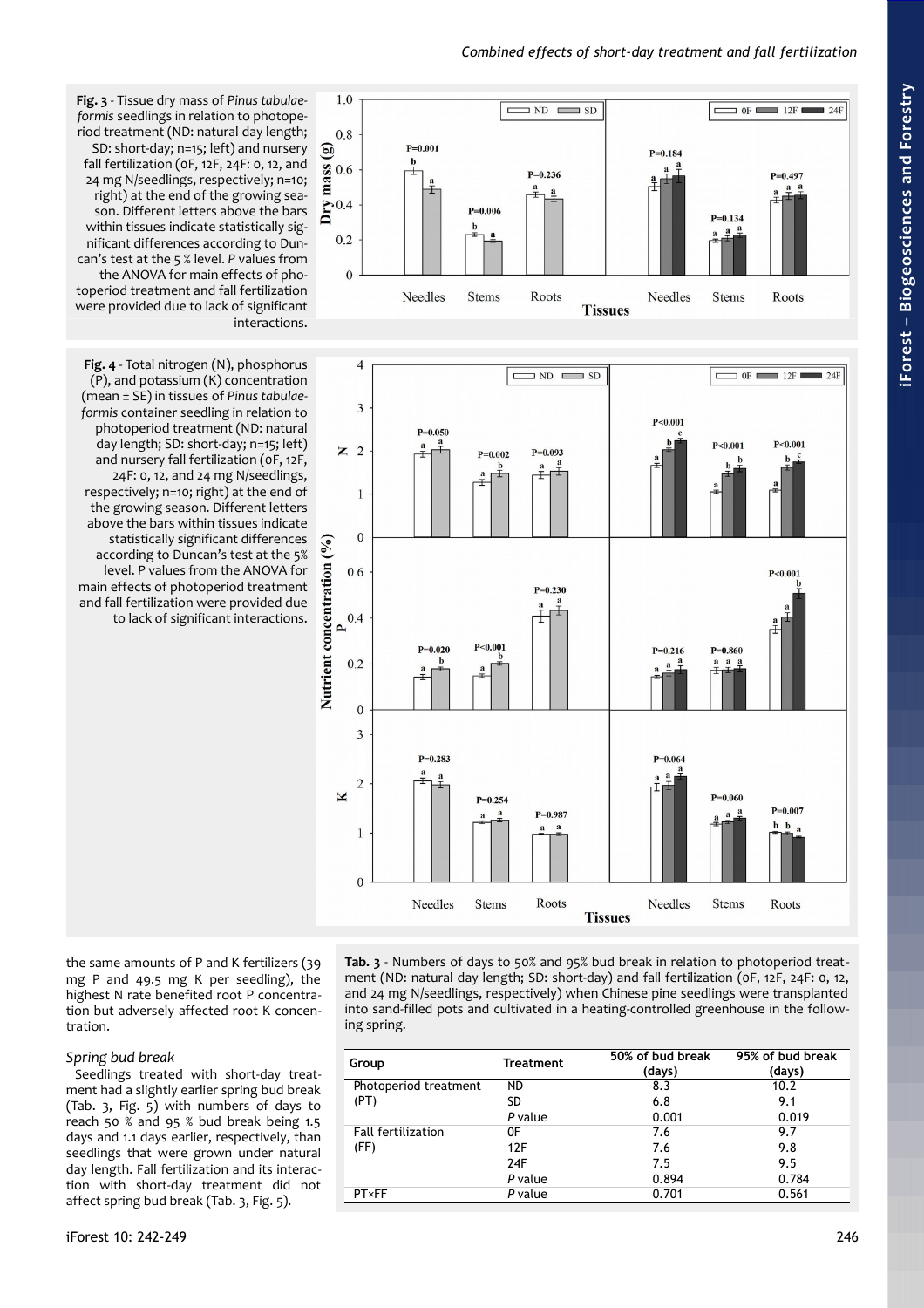<span id="page-5-0"></span>**Fig. 5** - Accumulated bud break frequency (n=30) of *Pinus tabulaeformis* seedlings in relation to the combination of photoperiod treatment (ND: natural day length; SD: short-day) and fall fertilization (0F, 12F, 24F: 0, 12, and 24 mg N/seedlings, respectively). *Pinus tabulaeformis* seedlings were recorded as bud break when bud scales had diverged but needles had not elongated.



# **Discussion**

### *Effect of photoperiod treatment on nutrient status*

Reduced shoot dry mass in short-day treated seedlings has been observed in other studies (Bigras & D'Aoust 1993, Colombo et al. 2003, Fløistad & Granhus 2013). Additionally, short-day treatment affected Chinese pine seedling nutrient status, promoting an increase in needle P concentration but a decrease in needle and root K concentration. In contrast, shortday treatment had little influence on foliar nutrient concentration of *Picea abies* seedlings (Fløistad 2002). Previous studies have shown that field performance is related to P concentration (Reich & Schoettle 1988) and tissue K concentration (Andivia et al. 2011). Thus, differentiated nutrient concentration among tissues for short-day treated seedlings may affect field performance of summer-planted seedlings. This warrants future study.

### *Combined effects of photoperiod treatment and fall fertilization on seedling status*

During hardening, plants continue to assimilate and allocate carbon despite cessation of shoot growth (Miller & Timmer 1997). This was confirmed by the increased tissue dry mass (47%-325%) of Chinese pine seedlings from the end of photoperiod treatment to the end of the growing season in our study. Substantial growth in dry mass caused decreased tissue nutrient concentration of Chinese pine seedlings at the end of the growing season, which was attributed to nutrient dilution (Sung et al. 1997, Miller & Timmer 1997, Boivin et al. 2004). Interestingly, we found that greater nutrient concentration of natural day treated seedlings at the end of photoperiod treatment vanished at the end of the growing season. Stem N and P concentration even increased for short-day treated

seedlings relative to natural day treated seedlings at the end of the growing season. This response demonstrated that seedling developmental phases should be considered when assessing nutrient concentration changes due to shortening photoperiod. At the end of the growing season, short-day treated seedlings generally exhibited increased shoot nutrient concentration (stem N, P in needles and stems) and reduced shoot dry mass (needles and stems), indicating that the effect of shortday treatment on seedlings was tissue-specific.

Needle N concentration (1.7%) from 80 mg N per seedling treatment (0F) fell within the general recommended foliar N range 1.4%-2.2% (Landis et al. 1989). Increased needle N concentration by additional N fertilization during hardening was observed in Chinese pine as well as other coniferous tree seedlings (Sung et al. 1997, Irwin et al. 1998, Jonsdottir et al. 2013). Chinese pine foliage N concentration (2.0% and 2.2%) resulting from fall fertilization fell into adequate level according to the criteria (≥2.0%) by Daniels & Simpson (1990) but did not indicate luxury consumption based on the definition (>2.5%) by Dumroese (2003). Simultaneously, enhanced stem and root N concentration was found in fall fertilized seedlings of Chinese pine and other *Pinus* spp. (Sung et al. 1997, Irwin et al. 1998, Islam et al. 2009).

The greatest fall-applied N (24F) favored P concentration but decreased K concentration in roots, although all seedlings received the same amounts of P and K fertilizers during fall. Previous studies also showed that supplemental N during fall enhanced P concentration in roots of *Pinus elliottii* var. *elliottii* (Engelm.) (Irwin et al. 1998) even though P and K fertilizers were not added. Conversely, tissue P and K concentration was not affected by fall applied N fertilizer in *Pinus taeda* L. (Sung et al. 1997).

### *Relation of photoperiod treatment and fall fertilization to spring bud break*

Short-day treatment resulted in a slight advancement of spring bud break, in accordance with most studies (Bigras & D'Aoust 1993, Konttinen et al. 2003, Fløistad & Granhus 2010), but in contrast to Fløistad's study (2002) that indicated that no significant differences between short-day and natural day treated seedlings. The difference in number of days to 50 % spring bud break between short-day and natural day seedlings was less than two days for Chinese pine in our study, far less than that reported for *Picea abies* seedlings (4-6 days – Fløistad & Granhus 2010), even though both species were transplanted into controlled environments. These results may be linked to differences in latitudes between species seed sources. Number of days to 50 % spring bud break in our Chinese pine (6.8-8.3 days) was much less than in *Picea abies* (18.1-23.1 days – Fløistad 2002, Fløistad & Granhus 2010). The ratio of accelerated days to total spring bud break days in natural day conditions (*i.e.*, relatively accelerated days of spring bud break) should therefore be considered to compare spring bud break among tree species. Earlier spring bud break can result in satisfactory field performance (Fløistad & Granhus 2010), but late-spring frost that coincides with the sensitive phase of spring bud break and shoot elongation is of concern, especially at high latitudes (Landis et al. 2010). Under natural conditions, relatively low and diurnally fluctuating temperature might have delayed bud break further than was observed in our study. Thus, spring bud break should be monitored under natural conditions in future research in order to ensure operational and biological relevance for Chinese pine.

In contrast to other studies (Benzian et al. 1974, Van Den Driessche 1985), superior nutrient storage by fall fertilization failed to accelerate spring bud break in the present study. This might be attributed to the relatively quick spring bud break (11 days after transplanting) of Chinese pine and the role of fall fertilization might not be observable in such a short period of time.

### *Photoperiod treatment and fall fertilization effects on height growth increment*

At the end of photoperiod treatment, short-day treatment decreased height of Chinese pine, as also demonstrated in *Picea abies*, and *Pseudotsuga menziesii* var. *menziesii* (Mirb.) Franco (Luoranen et al. 2007, Jacobs et al. 2008, Fløistad & Granhus 2010). In our study, when seedlings were further reared in the nursery after short-day treatment and re-exposed to natural night length, short-day treated seedlings had greater height growth increment (0.9 cm) relative to natural day (0.1 cm). The fact that a second flush did not appear indicated that these differences in height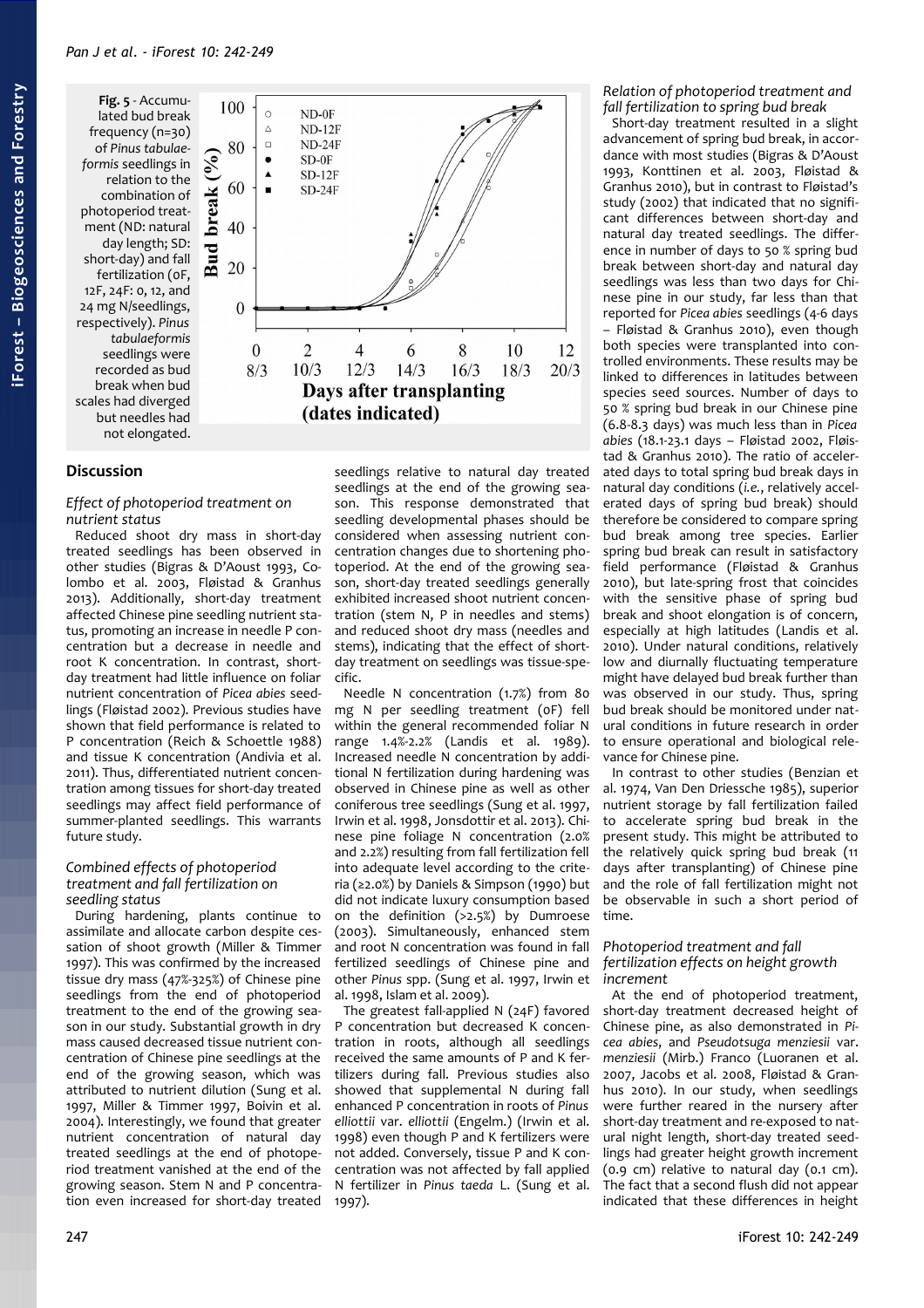# *Combined effects of short-day treatment and fall fertilization*

growth increment might be attributed to larger expansion of the terminal bud (*i.e.*, apical meristematic activity – Taiz & Zeiger 2010) or to greater intercalary growth of the internodes (*i.e.*, intercalary meristematic activity – Xiong et al. 1980) for shortday treated seedlings. Thus, measuring both terminal bud length and shoot length (from ground line to the base of the terminal bud) is recommended in future research to clarify the relation between height growth increment and short-day treatment. By the end of growing season, however, height growth increment was minor relative to total height (natural day 12.7 cm, short-day 11.0 cm).

We observed that fall fertilization did not lead to a second bud flush; avoiding autumn bud flush is preferred for nursery management (Fløistad & Granhus 2013). Simultaneously, greater height growth increment was detected at the high N rate, similar to findings with *Pinus resinosa* Ait. (Islam et al. 2009) and *Larix olgensis* (Li et al. 2012), but in contrast to *Pinus elliottii* var. *elliottii* and *Pinus taeda* in which heights were not affected by fall fertilization (Sung et al. 1997, Irwin et al. 1998, VanderSchaaf & McNabb 2004). Islam et al. (2009) seedlings demonstrated that fall fertilization of *Pinus resinosa* resulted in a swollen terminal bud (*i.e.*, 9 mm *vs.* 18 mm for non-fertilized and fertilized seedlings, respectively).

### *Caveats and limitations*

Similar to other studies of photoperiod manipulation and fall fertilization, we did not examine treatment effects on seedling non-structural carbohydrate (NSC) accumulation. This has potential to affect seedling field survival and stress resistance (Landhaüsser et al. 2012, Villar-Salvador et al. 2015). Future studies should be designed to examine effects of these nursery cultural treatments alone and in combination as a means to optimize loading of both nutrients and NSC in seedlings, especially when targeted for harsh outplanting sites (Jacobs et al. 2015, Villar-Salvador et al. 2015). Finally, implementation of short-day treatments in the nursery has potential to affect environmental variables beyond photoperiod, which may create experimental confounding. For example, the blackout curtains used in our study might raise day/ night temperatures relative to natural day length. While logistically difficult to control, these effects should be monitored and minimized whenever possible to ensure impartial evaluation of treatment effects.

#### **Conclusions**

Similar to findings in other forest tree species, a three-week short-day treatment initiated in late July effectively ceased shoot growth, induced bud set, and reduced shoot dry mass of Chinese pine. At the end of photoperiod treatment, shortday treatment increased foliar P concentration but decreased foliar and root K concentration. Conversely, enhanced stem N and P concentration, and foliage P concentration consistently occurred in short-day treated seedlings at the end of the growing season. Variable responses indicated that effects of short-day treatment on nutrient concentration might be linked to seedling developmental phases. Fall applied N was a useful tool for enhancing Chinese pine tissue N and root P concentration, but the combination of short-day treatment and fall fertilization did not yield interact to effect nutrient storage dynamics. Short-day treatment rather than fall fertilization advanced spring bud break, though this effect was of little biological significance. Our results suggest that shortday treated seedlings, characterized by relatively low shoot:root yet high shoot N and P concentration, would be advantageous for outplanting on drought-prone sites.

### **Acknowledgements**

The study was jointly funded by the Beijing Natural Science Foundation Program (Contract No. 6132023), National Natural Science Fund (Contract No. 31670638), and Fundamental Research Funds for the Central Universities (Contract No. TD 2011-8). Special thanks to Dr. Steve C. Grossnickle for editing English language and providing technical assistance. We gratefully acknowledge the anonymous reviewers for their insightful comments of the manuscript.

### **References**

- Andivia E, Fernández M, Vázquez-Piqué J (2011). Autumn fertilization of *Quercus ilex* ssp. *ballota* (Desf.) Samp. nursery seedlings: effects on morpho-physiology and field performance. Annals of Forest Science 68: 543-553. - doi: [10.1007](http://dx.doi.org/10.1007/s13595-011-0048-4) [/s13595-011-0048-4](http://dx.doi.org/10.1007/s13595-011-0048-4)
- Benzian B, Brown RM, Freeman SCR (1974). Effect of late-season top-dressings of N (and K) applied to conifer transplants in the nursery on their survival and growth on British forest sites. Forestry 47: 153-184. - doi: [10.1093/forestry/](http://dx.doi.org/10.1093/forestry/47.2.153) [47.2.153](http://dx.doi.org/10.1093/forestry/47.2.153)
- Bigras FJ, D'Aoust AL (1993). Influence of photoperiod on shoot and root frost tolerance and bud phenology of white spruce seedlings (*Picea glauca*). Canadian Journal of Forest Research 23: 219-228. - doi: [10.1139/x93-029](http://dx.doi.org/10.1139/x93-029)
- Boivin JR, Salifu KF, Timmer VR (2004). Late-season fertilization of *Picea mariana* seedlings: intensive loading and outplanting response on greenhouse bioassays. Annals of Forest Science 61: 737-745. - doi: [10.1051/forest:2004073](http://dx.doi.org/10.1051/forest:2004073)
- Colombo SJ, Glerum C, Webb DP (2003). Daylength, temperature and fertilization effects on desiccation resistance, cold hardiness and root growth potential of *Picea mariana* seedlings. Annals of Forest Science 60: 307-317. - doi: [10.1051/forest:2003022](http://dx.doi.org/10.1051/forest:2003022)
- Daniels TG, Simpson DG (1990). Seedling production and processing bareroot. In: "Regenerating British Columbia's Forests" (Lavender DP, Parish R, Johnson CM, Montgomery G, Vyse A, Willis RA, Winston D eds). UBC Press, Vancou-

ver, Canada, pp. 206-225.

Dumroese RK (2003). Hardening fertilization and nutrient loading of conifer seedlings. In: "National proceedings: Forest and Conservation Nursery Associations-2002" (Riley LE, Dumroese RK, Landis TD, technical coordinators eds). USDA Forest Service Proceedings RMRS-P-28, Utah, USA, pp. 31-36. [online] URL: [http://](http://www.treesearch.fs.fed.us/pubs/5444) [www.treesearch.fs.fed.us/pubs/5444](http://www.treesearch.fs.fed.us/pubs/5444)

- Fløistad IS (2002). Effects of excessive nutrient supply and short-day treatment on autumn frost hardiness and time of bud break in *Picea abies* seedlings. Scandinavian Journal of Forest Research 17: 295-303. - doi: [10.1080/02827580](http://dx.doi.org/10.1080/02827580260138053) [260138053](http://dx.doi.org/10.1080/02827580260138053)
- Fløistad IS, Granhus A (2010). Bud break and spring frost hardiness in *Picea abies* seedlings in response to photoperiod and temperature treatments. Canadian Journal of Forest Research 40: 968-976. - doi: [10.1139/x10-050](http://dx.doi.org/10.1139/x10-050)
- Fløistad IS, Granhus A (2013). Timing and duration of short-day treatment influence morphology and second bud flush in *Picea abies* seedlings. Silva Fennica 40: 968-976. - doi: [10.14214/](http://dx.doi.org/10.14214/sf.1009) [sf.1009](http://dx.doi.org/10.14214/sf.1009)
- Grossnickle SC, Arnott JT, Major JE (1991). Influence of dormancy induction treatments on western hemlock seedlings. II. Physiological and morphological response during the first growing season on a reforestation site. Canadian Journal of Forest Research 21: 175-185. doi: [10.1139/x91-021](http://dx.doi.org/10.1139/x91-021)
- Grossnickle SC, Folk RS (2003). Spring versus summer spruce stocktypes of western Canada: nursery development and field performance. Western Journal of Applied Forestry 18: 267- 275. [online] URL: [http://www.ingentaconnect.](http://www.ingentaconnect.com/content/saf/wjaf/2003/00000018/00000004/art00007) [com/content/saf/wjaf/2003/00000018/0000000](http://www.ingentaconnect.com/content/saf/wjaf/2003/00000018/00000004/art00007) [4/art00007](http://www.ingentaconnect.com/content/saf/wjaf/2003/00000018/00000004/art00007)
- Ingestad T, Lund AB (1986). Theory and techniques for steady state mineral nutrition and growth of plants. Scandinavian Journal of Forest Research 1: 439-453. - doi: [10.1080/0282758](http://dx.doi.org/10.1080/02827588609382436) [8609382436](http://dx.doi.org/10.1080/02827588609382436)
- Irwin KM, Duryea ML, Stone EL (1998). Fallapplied nitrogen improves performance of 1-0 slash pine nursery seedlings after outplanting. Southern Journal of Applied Forestry 22: 111-116. [online] URL: [http://www.ingentaconnect.com/](http://www.ingentaconnect.com/content/saf/sjaf/1998/00000022/00000002/art00010) [content/saf/sjaf/1998/00000022/00000002/art0](http://www.ingentaconnect.com/content/saf/sjaf/1998/00000022/00000002/art00010) [0010](http://www.ingentaconnect.com/content/saf/sjaf/1998/00000022/00000002/art00010)
- Islam MA, Apostol KG, Jacobs DF, Dumroese RK (2009). Fall fertilization of *Pinus resinosa* seedlings: nutrient uptake, cold hardiness, and morphological development. Annals of Forest Science 66: 704. - doi: [10.1051/forest/2009061](http://dx.doi.org/10.1051/forest/2009061)
- Jacobs DF, Davis AS, Wilson BC, Dumroese RK, Goodman RC, Salifu KF (2008). Short-day treatment alters Douglas-fir seedling dehardening and transplant root proliferation at varying rhizosphere temperatures. Canadian Journal of Forest Research 38: 1526-1535. - doi: [10.1139/](http://dx.doi.org/10.1139/x08-020) [x08-020](http://dx.doi.org/10.1139/x08-020)
- Jacobs DF, Oliet JA, Aronson J, Bolte A, Bullock JM, Donoso PJ, Landhäusser SM, Madsen P, Peng S, Rey-Benayas JM, Weber JC (2015). Restoring forests: what constitutes success in the twenty-first century? New Forests 46: 601-614. doi: [10.1007/s11056-015-9513-5](http://dx.doi.org/10.1007/s11056-015-9513-5)

Jonsdottir RJ, Sigurdsson BD, Lindström A (2013). Effects of nutrient loading and fertiliza-